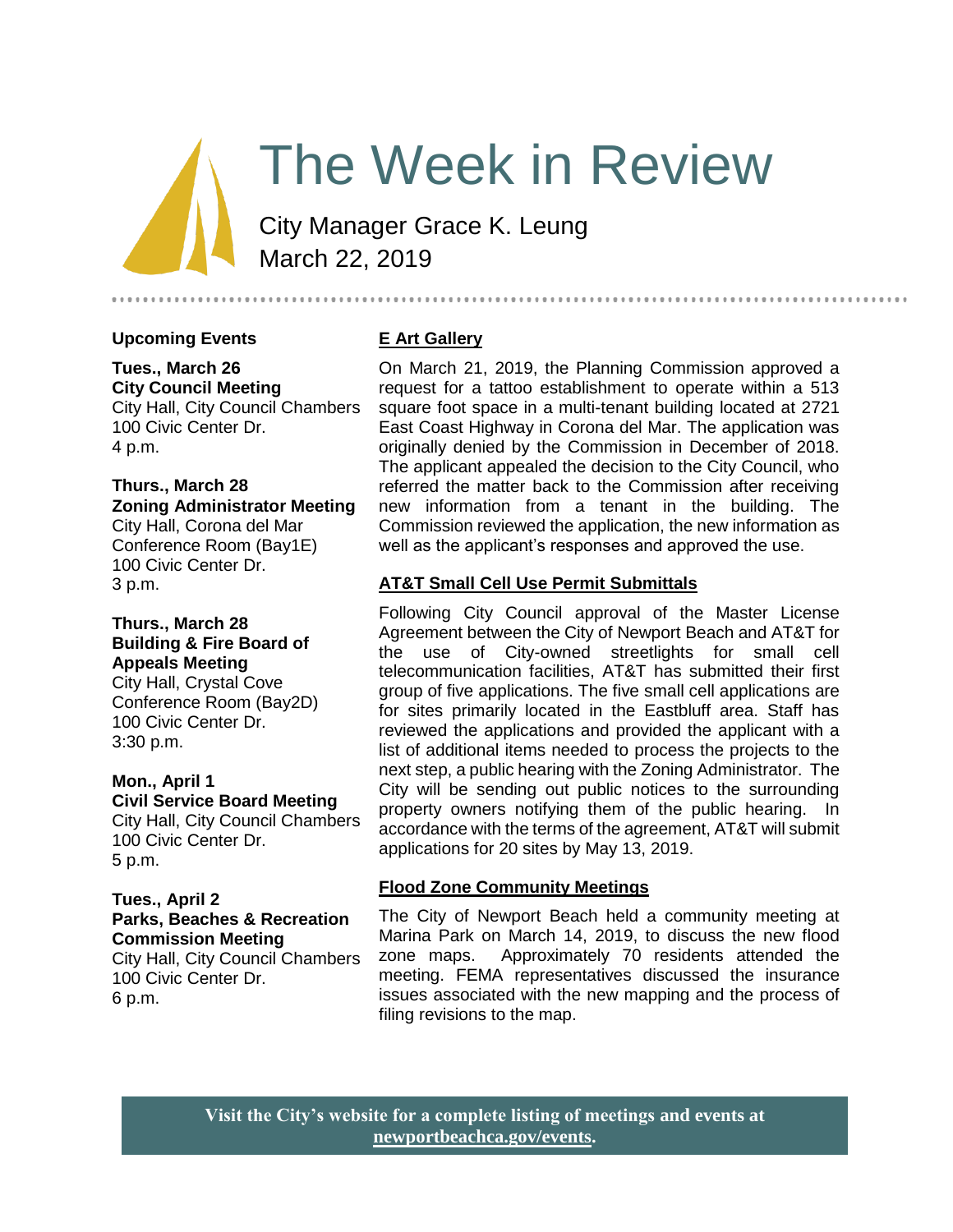**Wed., April 3 General Plan Steering Committee Meeting**  OASIS Senior Center 801 Narcissus Ave. 6 p.m.

## **Thurs., April 4 Water Quality Coastal Tidelands Committee Meeting**

City Hall, Crystal Cove Conference Room (Bay2D) 100 Civic Center Dr. 3 p.m.

**Mon., April 8 New Flood Zone & Development Community Meeting**  Marina Park 1600 W. Balboa Blvd. 6 p.m.

A second community meeting will be held on April 8, 2019, at Marina Park to discuss coastal flood zone and its impact on design standards. Future development for approximately 166 coastal properties located between 24<sup>th</sup> and 48<sup>th</sup> Streets will be impacted by requiring new buildings to be constructed at higher elevations.

### **Balboa Village Advisory Committee (BVAC) Update**

On Wednesday, March 20, the Balboa Village Advisory Committee held its first meeting of 2019, at Marina Park. Members and attendees were given a presentation by our Revenue Division on new parking permit concepts that may be coming in the future, as well as a presentation on the current streetscape improvements being overseen by the Public Works Department. The Committee also provided direction on the design for new wayfinding signage in the Village and reviewed its progress in implementing the goals of the Balboa Village Master Plan. It is both notable and impressive that nearly all of the strategies identified in the Master Plan have been addressed and are either ongoing efforts or complete. A follow-up meeting will be held in April. For more information, check out the BVAC webpage [here.](https://www.newportbeachca.gov/government/open-government/agendas-minutes/balboa-village-advisory-committee-agenda-bvac)

## **General Plan Update Steering Committee Update**

Also on Wednesday, March 20, the General Plan Update Steering Committee met for a third time. Members and attendees discussed the draft request for proposals (RFP) for consulting services regarding the community outreach and engagement component of a future General Plan update. The Committee made minor changes to the draft RFP and directed staff to finalize it for immediate release.

Also on the agenda were presentations from Harbor Commissioner Paul Blank regarding the current visioning efforts related to the harbor and from the Community Development Department's Planning Division on the recent efforts to make the General Plan web portal more user friendly. More information on the General Plan Update can be found on the webpage at [www.newportbeachca.gov/gpupdate.](http://www.newportbeachca.gov/gpupdate)

#### **Coastal Commission - Environmental Justice**

At their March 8, 2019 meeting, the California Coastal Commission adopted an environmental justice policy. The Commission took this action (after extensive public participation) in response to the 2016 enactment of AB 2616 adding new laws to the Coastal Act. This new law requires the principles of environmental justice and equality be advanced with the implementation of the Coastal Act.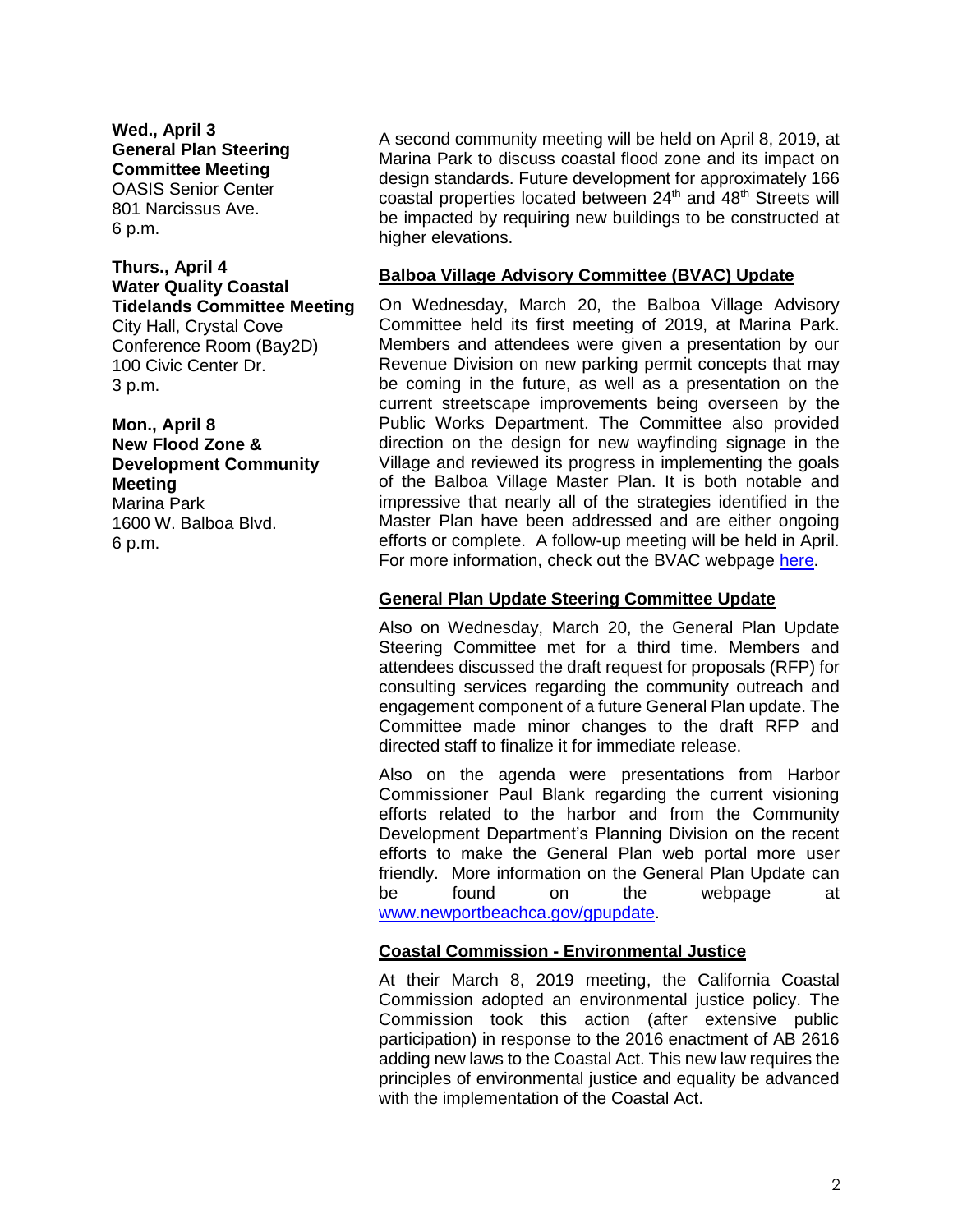*Environmental justice is the fair treatment and meaningful involvement of all people regardless of race, color, national origin, or income, with respect to the development, implementation, and enforcement of environmental laws, regulations, and policies.*

The policy document is far-reaching and forward-thinking, containing an implementation program that contains 34 actions.

The most noteworthy actions by the Coastal Commission are: 1) conducting environmental justice analysis in their work and potentially including suggested mitigation of impacts, 2) training their staff to identify issues and developing an internal checklist to assist project review, 3) plans to monitor housing including affordable housing in the coastal zone, 4) seek legislation to restore Coastal Act policies regarding affordable housing a prior legislature removed, and 5) strongly encourage local cities and counties to amend their Local Coastal Plans to address environmental justice principles.

For more information, visit:<https://www.coastal.ca.gov/env-justice/>

## **Finley Tract RP3**

On March 8, 2019, the California Coastal Commission considered the City's approval of a coastal development permit (CDP) for a resident parking permit program (RP3) for the Finley Tract. The Finley Tract is a small and relatively isolated area just west of Lido Village on the Balboa Peninsula. The area is impacted by employees and patrons of nearby businesses who are searching for free parking when parking is available closer to their destination. The City's CDP was appealed to the Coastal Commission by Jim Mosher and two Coastal Commissioners. The Commission found that a "substantial issue" exists to hold a future hearing on the matter. The Commission took no testimony on the question. As a result, the City's approval has been nullified. Staff anticipates a hearing this year, and will closely work with the Coastal Commission and their staff to show how the program avoids and mitigates impacts to public access.

## **Treasury Report**

The February 2019 Treasury Report is available on the City's website at: [www.newportbeachca.gov/treasury.](http://www.newportbeachca.gov/treasury)

As of February, the City's portfolio totaled just over \$271 million, from all sources. Roughly \$21 million of this portfolio was highly liquid, meaning it was available for cash flows associated with day-to-day operations and cash funding of major construction expenditures.

The short-term portfolio (\$213 million) had a weighted average effective maturity of 1.76 years. The trailing twelve months' total return was 2.59%. This return compared favorably to our benchmark for the same period, the BAML 1-3 Year Treasury index, which returned 2.29%. The income yield on the portfolio, a better measure of income derived from the portfolio, was 1.85%.

## **Harbor Code - Title 17 Review – Community Meetings**

The Harbor Commission and Harbor Department will be hosting a series of Community Meetings to review possible changes to the Harbor Code (Title 17 in the Newport Beach Municipal Code). All meetings will be held at Marina Park at 6:00 p.m.

April 8, 2019 and May 6, 2019 – Review of sections: 17.01, Definitions, 17.05 General Provisions, 17.20 Vessel Launching and Operation, 17.25 Berthing, Mooring and Storage,17.30 Harbor Use Regulations, 17.35 Harbor Development Regulations.

May 13, 2019 and June 24, 2019 – Review of sections: 17.40 Live-Aboard, 17.45 Sanitation, 17.65 Appeals, 17.70 Enforcement 17.50, Harbor Development Permits, 17.55 Dredging Permits

After these public meetings the Harbor Commission will review the proposed recommendations and then the City Council will consider them at a future date.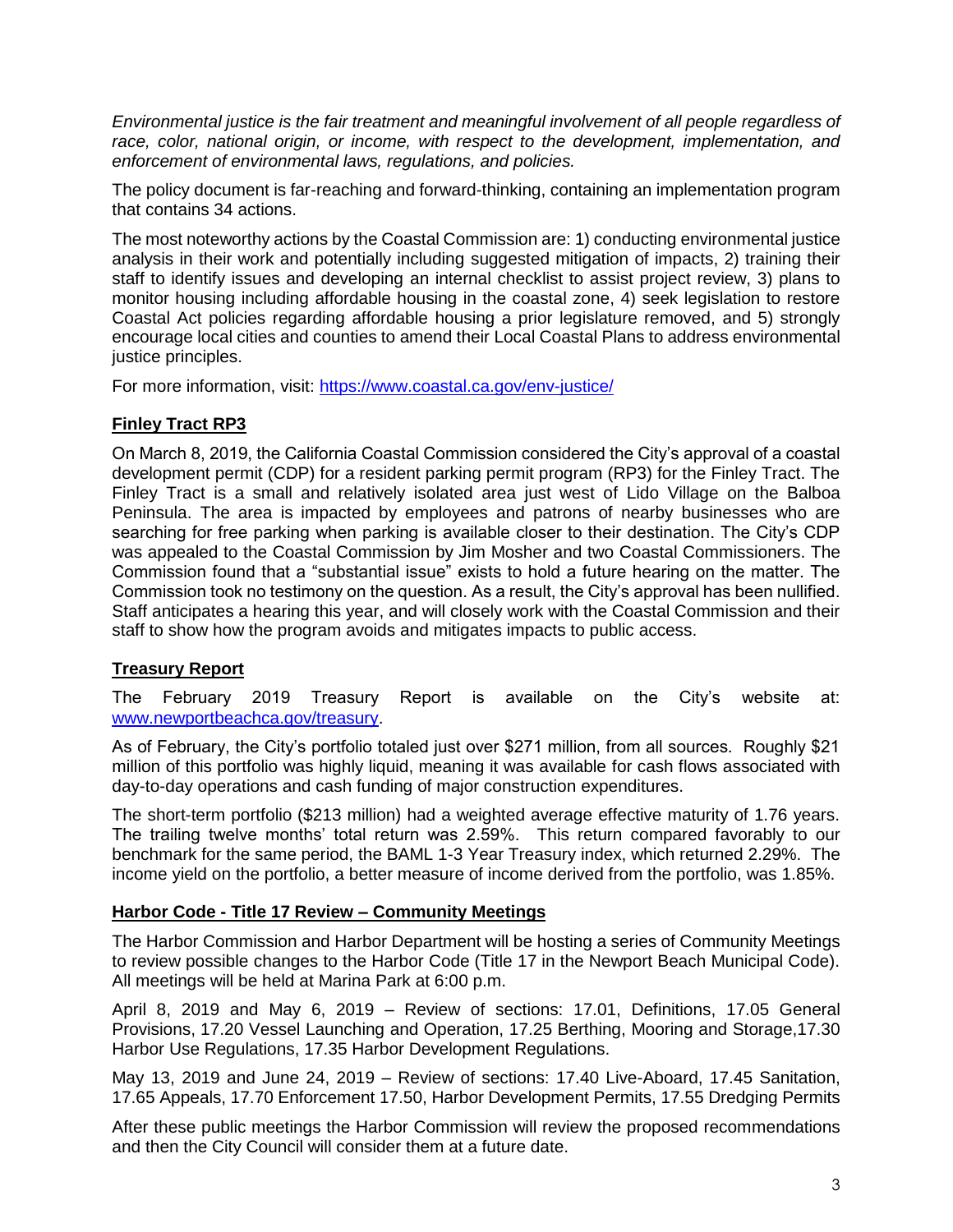## **Sea Lion Season is Coming**

We can expect to see more sea lions in the Harbor in the next couple of months. To protect your property, please review the tips below to prevent damage to your property and the sea lions:

- 1) Sea lion season in Newport Beach typically runs May to October annually (understanding some sea lions are present in the Harbor year-round).
- 2) Sea lions seek large, flat surfaces, such as vessels or docks to rest and conserve their energy. While competing for space aboard these vessels and on dock structures, the sea lions are known to bark loudly, both day and night. This barking can be extremely disruptive to those living in the communities adjacent the Harbor.
- 3) It is the responsibility of all Mooring Permittees and Private Dock Owners to proactively secure their vessels, docks and accessories from the potential of sea lion intrusion.
- 4) Failure to take sea lion deterrent action within seven (7) days of notification, will result in citation (ref. NBMC 17.25.020 and NBMC 17.50.100).

With these points in mind, the City of Newport Beach's Harbor Department staff hopes to be a resource to members of the Harbor community as they work proactively to protect their property (vessels and docks) and help their neighbors enjoy their homes, while also protecting the health of sea lions and other marine mammals.

Below is a link to a section of the Harbor Department's website, featuring additional suggested measures to keep sea lions off your property, examples of various deterrents, information from the National Oceanic & Atmospheric Administration (NOAA) regarding methods of deterring sea lions, area contractors who may be able to assist, and more.

#### <https://www.newportbeachca.gov/government/departments/harbor/sea-lions>

Thank you in advance for your help on this front, and please contact our office directly at 949- 270-8159 if you have any questions.

## **Mooring Transfers**

Are you looking for a mooring in Newport Harbor? With over 1,200 offshore and on-shore moorings, there are usually mooring permittees who are looking to get rid of their permit. The City tracks transfers and you can review those here:

<https://www.newportbeachca.gov/home/showdocument?id=57315>

As our Harbor Department continues to develop we will be expanding our information to connect folks looking for a mooring.

## **Rhine's Wharf Walkway Project**

The Rhine's Wharf walkway, located along Lido Park Drive, is being replaced. The walkway is utilized to load and unload materials to and from the boats. Due to the worn and weathered condition of the walkway boards, the on-call contractor has started the board replacement project. The Public Works project is scheduled to be completed by mid-April.

## **Grunion Season is Here**

The California grunion is a silversides fish, along with the Jacksmelt and Topsmelt. These fish inhabit the nearshore waters from the surf up to a depth of 60 feet. They are famous for their spawning behavior, which occurs from March through August, sometimes through September. Grunion leave the water at night to spawn on beaches during the spring and summer months, beginning on the nights of the full and new moons lasting for four consecutive nights. Spawning